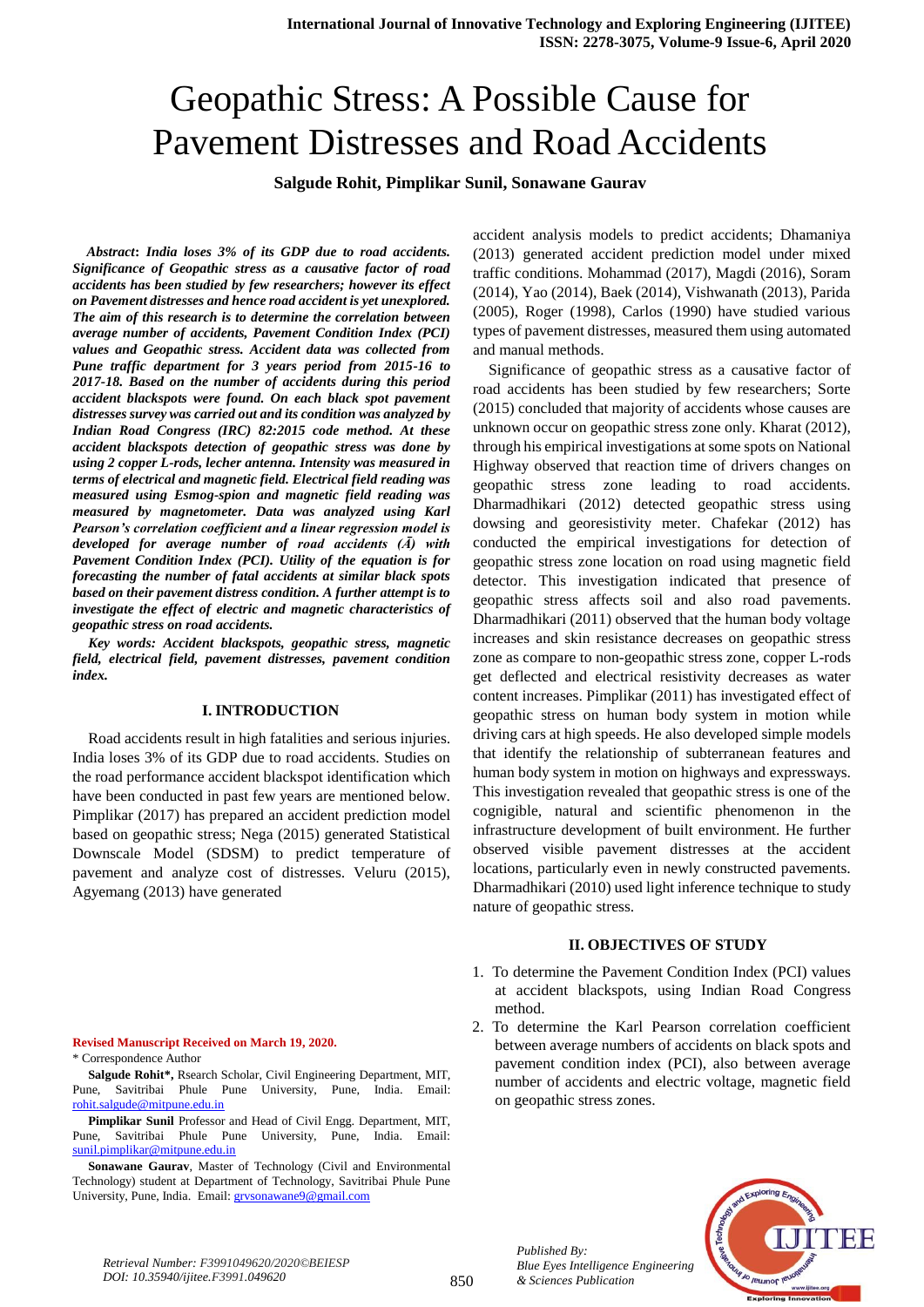3. To formulate a linear regression model between average numbers of road accidents and pavement condition index (PCI), and to analyze effect of electrical, magnetic characteristics of geopathic stress on road accidents.

## **III RESEARCH METHODOLOGY**

1. Accident data from Pune traffic department is collected for 3 years period from 2015-16 to 2017-18. Based on the number of accidents occurring during this period total 30 accident blackspots were found.

2. For each spot 150 m length with 3.5m width was considered for pavement distress survey. All distresses were recorded as per standard format of IRC 82:2015 and categorized as poor, fair and good based on pavement conditions.

3. On each blackspot the geopathic stress was detected using 2 copper L-rods and lecher antenna. It's intensity is measured in terms of electrical and magnetic field. The electrical field is measured in µVolts using Esmog Spion and magnetic field in µTesla by magnetometer.

 If five and more accidents have occurred at the same spot within a period of three years then it is considered as a black spot. The common types of distresses are alligator cracking, transverse cracking, longitudinal cracking, potholes, bleeding, patching, ravelling, rutting. All 30 accident black spots are divided in two categories as major and minor accident black spots in table no. 1 and table no. 2 respectively. Major accident black spots were considered as those where more than 10 number of average accident have occurred. Corresponding average number of accidents at black spots are then correlated with Pavement Condition Index (PCI) values.

| Table-1: List of major accident blackspot with average number of accidents, electrical, magnetic field, PCI, and type of |  |
|--------------------------------------------------------------------------------------------------------------------------|--|
| distresses                                                                                                               |  |

|                | undu voor                                |                                     |                              |                                |                                               |                                              |                                                           |                                       |                                           |
|----------------|------------------------------------------|-------------------------------------|------------------------------|--------------------------------|-----------------------------------------------|----------------------------------------------|-----------------------------------------------------------|---------------------------------------|-------------------------------------------|
| Sr.<br>No.     | Location<br>Of<br><b>Black-Spo</b><br>ts | <b>Pavement</b><br><b>Condition</b> | <b>Co-ordinates</b>          | <b>PCI</b><br>by<br><b>IRC</b> | <b>Magneti</b><br>c Field<br>$(\mu$<br>Tesla) | <b>Electric</b><br>al Field<br>$(\mu$ Volts) | Combin<br>e Field<br>$(\mu^2)$<br><b>Tesla-Vo</b><br>Its) | Average<br>No. of<br><b>Accidents</b> | <b>Type of Distress</b><br>extent on spot |
| $\mathbf{1}$   | Katraj<br>Chowk                          | Poor                                | 18°26'52.7"N, 73°51'31"E     | 1.004                          | 43.5                                          | 4000                                         | 174000                                                    | 22                                    | Patching                                  |
| $\overline{c}$ | Dighi<br>Magzin<br>Chowk                 | Poor                                | 18°37'59.9"N, 73°52'30.0"E   | 0.943                          | 41                                            | 1500                                         | 61500                                                     | 20                                    | Patching                                  |
| 3              | Wakad<br><b>Bridge</b>                   | Poor                                | 18°35'30.6"N, 73°45'25.7"E   | 1.071                          | 39                                            | 2000                                         | 78000                                                     | 28                                    | Ravelling                                 |
| $\overline{4}$ | Punawale                                 | Poor                                | 18°38'03.7"N, 73°44'27.1"E   | 0.981                          | 36                                            | 2500                                         | 90000                                                     | 13                                    | Patching                                  |
| 5              | Fursungi<br>Railway<br>Flyover           | Poor                                | 18°28'15.80"N, 73°57'34.74"E | 0.97                           | 39                                            | 2000                                         | 78000                                                     | 22                                    | Loose Rock                                |
| 6              | Maimange<br>h Hospital                   | Poor                                | 18°29'5.0"N, 73°47'58.4"E    | 0.995                          | 46                                            | 1000                                         | 46000                                                     | 32                                    | Cracking+Patchin<br>g                     |
| $\overline{7}$ | Nawale<br><b>Bridge</b>                  | Poor                                | 18°27'34.4"N, 73°49'24.4"E   | 1.032                          | 42                                            | 4000                                         | 168000                                                    | 20                                    | Cracking                                  |
| 8              | Walvekar<br>Chowk                        | Fair                                | 18°28'52.3"N, 73°51'26"E     | 1.544                          | 41.5                                          | 1500                                         | 62250                                                     | 12                                    | Patching                                  |
| 9              | Ganga<br>Dham<br>Chowk                   | Fair                                | 18°28'50.7"N, 73°52'20.0"E   | 1.34                           | 42                                            | 1500                                         | 63000                                                     | 14                                    | Settlement/<br>Depression                 |
| 10             | Gadital,<br>Hadapsar                     | Fair                                | 18°30'3.00"N, 73°56'14.84"E  | 1.685                          | 40                                            | 2500                                         | 100000                                                    | 12                                    | Patching                                  |
| 11             | Khadimachi<br>ne Chowk                   | Fair                                | 18°27'09.6"N, 73°53'27.8"E   | 1.323                          | 42.5                                          | 2000                                         | 85000                                                     | 17                                    | Patching                                  |
| 12             | Telachi<br>Mori                          | Fair                                | 18°34'19.36"N, 73°57'18.42"E | 1.558                          | 43.4                                          | 3000                                         | 130200                                                    | 23                                    | Shoving                                   |
| 13             | Sadal<br>Baba<br>Chowk                   | Fair                                | 18°32'41.7"N, 73°52'37.5"E   | 1.714                          | 45.8                                          | 4000                                         | 183200                                                    | 11                                    | Edge-Breaking                             |
| 14             | Sangamwa<br>di Parking                   | Fair                                | 18°32'03.9"N, 73°51'40.6"E   | 1.654                          | 33.2                                          | 3000                                         | 99600                                                     | 14                                    | Patching                                  |
| 15             | Mutharive<br>r Bridge                    | Fair                                | 18°28'28.4"N, 73°48'33.8"E   | 1.65                           | 29                                            | 3000                                         | 87000                                                     | 11                                    | Ravelling                                 |
| 16             | Wadgaon<br><b>Bridge</b>                 | Fair                                | 18°27'58.3"N, 73°49'1.2"E    | 1.521                          | 39                                            | 2000                                         | 78000                                                     | 18                                    | Segregation                               |
| 17             | Dukkar<br>Khind                          | Fair                                | 18°29'46.5"N, 73°47'16.1"E   | 1.58                           | 40                                            | 3000                                         | 120000                                                    | 14                                    | Patching                                  |

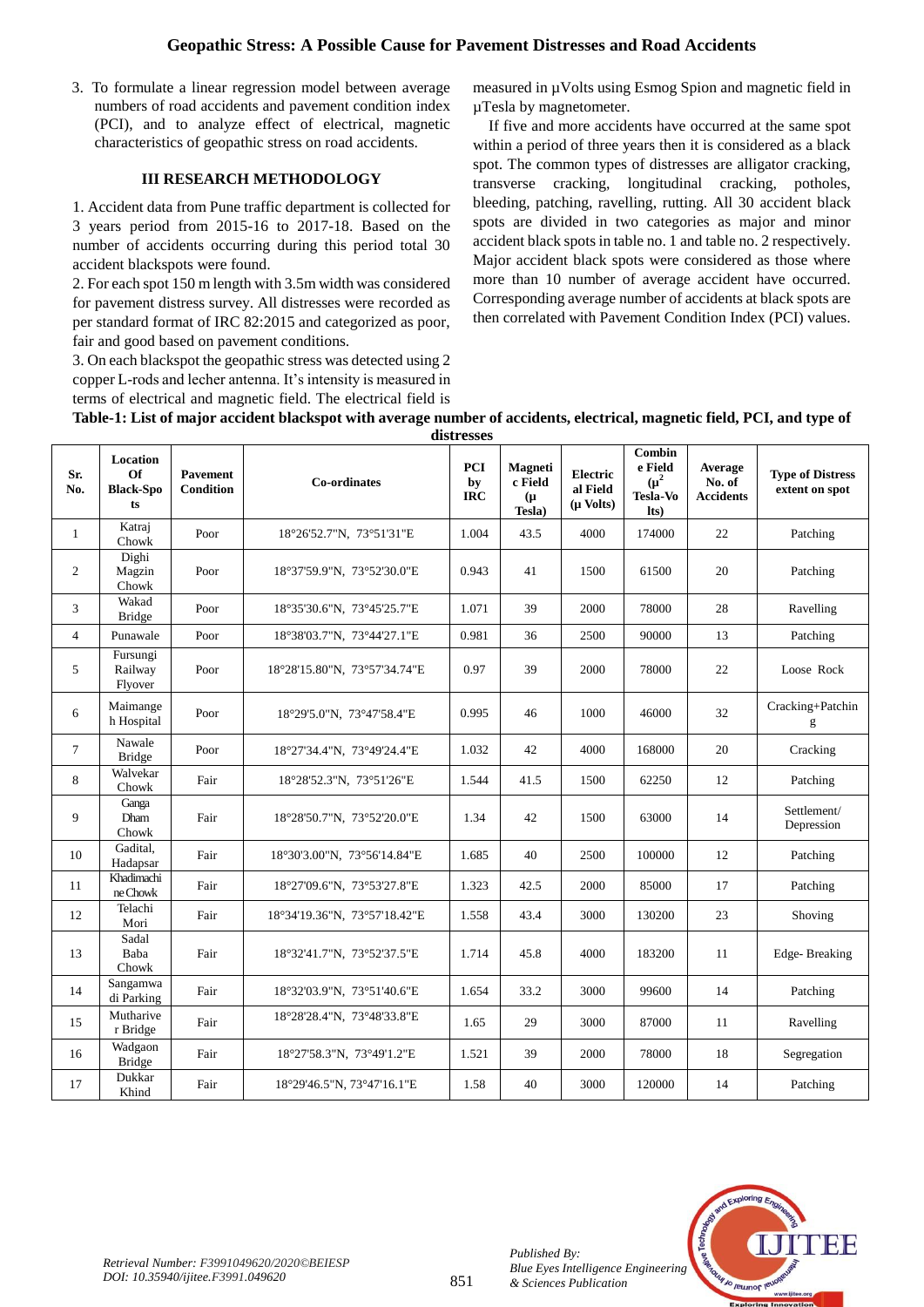| Sr.<br>No.     | <b>Location</b><br>$\Omega$ f<br><b>Black-Sp</b><br>ots | <b>Pavement</b><br><b>Condition</b> | Co-ordinates                 | PCI by<br><b>IRC</b> | <b>Magne</b><br>tic<br><b>Field</b><br>$(\mu$<br>Tesla) | Electric<br>al Field<br>$(\mu$ Volts) | <b>Combin</b><br>e Field<br>$(\mu^2)$<br><b>Tesla-Vo</b><br>Its) | Average<br>No. of<br><b>Accidents</b> | <b>Type of Distress</b><br>extent on spot |
|----------------|---------------------------------------------------------|-------------------------------------|------------------------------|----------------------|---------------------------------------------------------|---------------------------------------|------------------------------------------------------------------|---------------------------------------|-------------------------------------------|
| 1              | Dayas<br>Plot                                           | Poor                                | 18°29'47.3"N, 73°52'09.4"E   | 0.83                 | 44.5                                                    | 4000                                  | 178000                                                           | 8                                     | Patching                                  |
| 2              | <b>CME</b> Gate                                         | Poor                                | 18°34'45.14"N, 73°50'6.35"E  | 0.962                | 39.5                                                    | 2875                                  | 113563                                                           | 5                                     | Edge-Breaking                             |
| 3              | <b>Bhakti</b><br>Shakti<br>Chowk                        | Poor                                | 18°39'52.5"N, 73°46'20.7"E   | 0.933                | 35                                                      | 3000                                  | 105000                                                           | 7                                     | Loose<br>Rock+Settlement                  |
| $\overline{4}$ | Karishma<br>Chowk                                       | Fair                                | 18°30'15.1"N, 73° 49' 16.3"E | 1.387                | 40                                                      | 4000                                  | 160000                                                           | 6                                     | Patching                                  |
| 5              | Jedhe<br>Chowk                                          | Fair                                | 18°30'02.2"N, 73°51'30.9"E   | 1.63                 | 44.5                                                    | 1500                                  | 66750                                                            | 6                                     | Patching                                  |
| 6              | Jagtap Dairy<br>Chowk                                   | Fair                                | 18°35'32.2"N, 73°47'6"E      | 1.5                  | 42                                                      | 2500                                  | 105000                                                           | 8                                     | Ravelling+Patchin                         |
| $\tau$         | Balewadi<br>Stadium                                     | Fair                                | 18°34'30.3"N, 73°45'47.8"E   | 1.775                | 38                                                      | 3000                                  | 114000                                                           | 9                                     | Ravelling                                 |
| 8              | Bavdhan                                                 | Fair                                | 18°30'26.3"N, 73°47'10.9"E   | 1.41                 | 40                                                      | 2000                                  | 100000                                                           | $\tau$                                | Cracking                                  |
| 9              | Bhumkar<br>Chowk                                        | Fair                                | 18°36'20.5"N, 73°45'08.2"E   | 1.781                | 43.5                                                    | 2000                                  | 87000                                                            | 9                                     | Shoving                                   |
| 10             | Dhavade<br>Wasti                                        | Fair                                | 18°37'49.6"N, 73°51'2.2"E    | 1.21                 | 40.5                                                    | 3500                                  | 141750                                                           | 8                                     | Patching                                  |
| 11             | Nashik<br>Phata                                         | Fair                                | 18°36'24.48"N, 73°49'20.13"E | 1.733                | 44                                                      | 4000                                  | 176000                                                           | 6                                     | Patching                                  |
| 12             | Kharadi<br><b>Bypass</b>                                | Fair                                | 18°33'44.2"N, 73°56'18.9"E   | 1.754                | 37.4                                                    | 4000                                  | 149600                                                           | $\tau$                                | Ravelling                                 |
| 13             | <b>Hyatt Hotel</b><br>Chowk                             | Fair                                | 18°33'16.5"N, 73°54'14.8"E   | 1.671                | 38.4                                                    | 4000                                  | 153600                                                           | 9                                     | Patching                                  |

**Table-2: List of Minor accident blackspot with average number of accidents, electrical, magnetic field, PCI and type of distresses**

## **IV DATA ANALYSIS**

 Figure 1 shows the distribution of the common type of the pavement distresses. It is observed that the most prominent distresses are patching, cracking, raveling, edge breaking, settlement/depression and shoving, out of which cracking, edge braking, settlement indicate structural distress in pavements based on structural deformations. The continuous exposure of the pavement to the existence of weak electrical and weak magnetic fields arising due to geopathic stress also causes these deformations, is therefore hinted at.



**Figure 1. Pie chart showing % distribution of common distresses**

 From table 1, it is observed that on all the 17 major accident black spots, the pavement condition as determined from the PCI values is not good, moreover varies from poor to fair. In fact the maximum numbers of accidents have occurred at these locations of severely distressed pavement, poor condition.

From Table 2, it is again observed that on all the 13 minor

accident black spots, the pavement condition as determined from the PCI values is not good. However, whether the condition is fair to poor, it does not have a distinct impact on the number of accidents; hence these spots are not considered for further analysis. It may therefore be inferred that poor category of the distressed pavement exhibits maximum number of accidents on major black spots whereas on minor accidents spots there is no specific impact. This implies that apart from the known engineering causes of accidents, there may exist a further unknown parameter causing accidents; geopathic stress.

 From figure 2, the Karl Pearson correlation coefficient between the average number of accidents per year on major accident black spots and the Pavement Condition Index (PCI) as determined by IRC method is  $-0.641$  i.e. close to a "Strong" Correlation. The negative sign indicate that as the PCI values reduce, the number of accidents increase. Thus a link between pavement distresses and road accidents is hinted at. The coefficient of determination is 41.1%. It is obvious that there are other reasons which cause road accidents than only pavement distresses. The regression equation for the data shown in table 1 Average number of accidents/year

Ā= 35.26 – 13.17 PC………………...……Equation 1

This equation will be useful in predicting the number of accidents on similar type of roads, after determining their pavement condition index. This, in turn will enable road authorities to control and minimize accidents.

A.Data Analysis for Correlation and Regression Model for Accidents with Pavement Surface Condition in terms of PCI as per IRC



*Published By:*

*& Sciences Publication* 

*Blue Eyes Intelligence Engineering*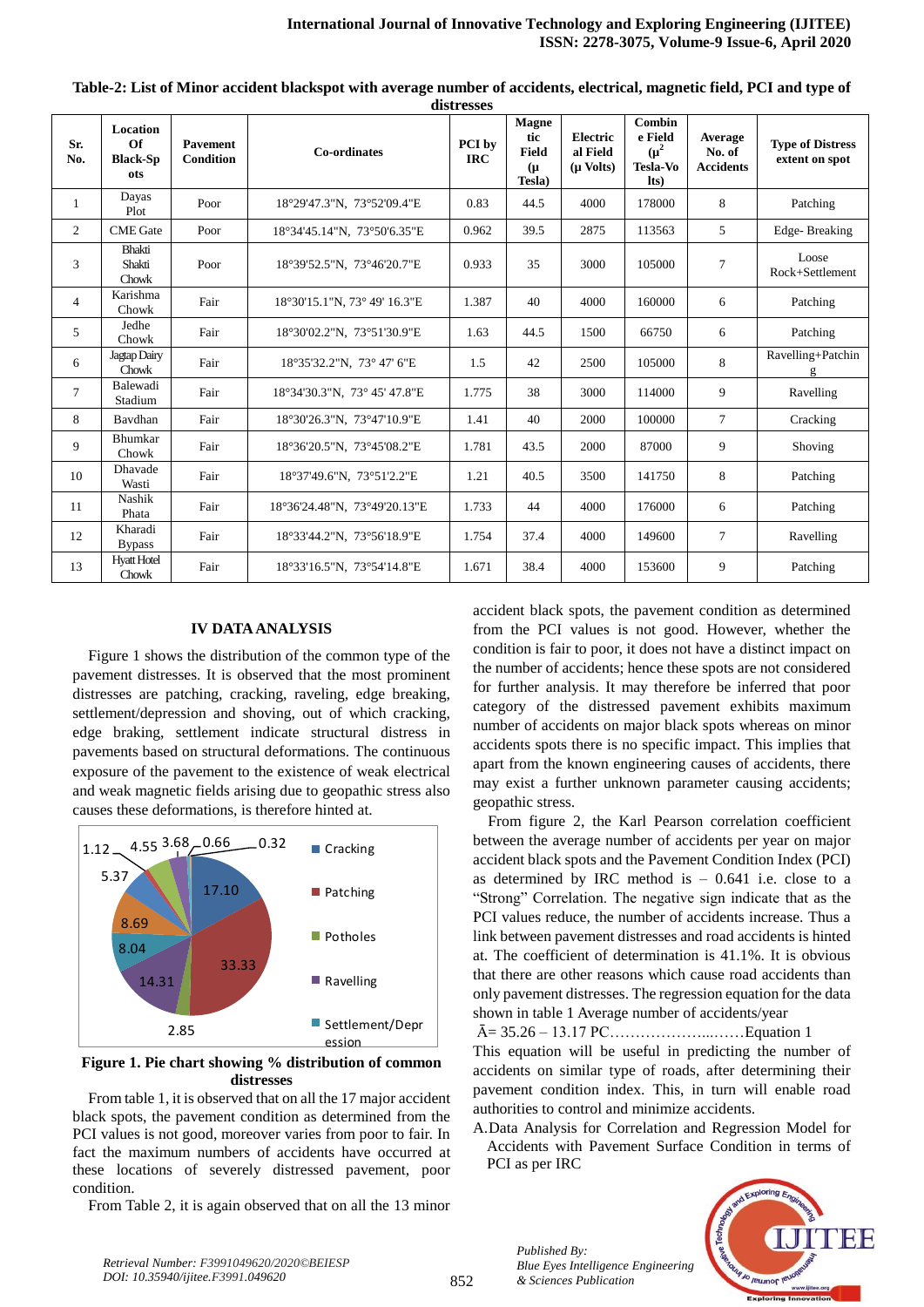#### FOR MAJOR ACCIDENT SPOTS Correlation: -0.641



**Figure 2. Average number of accidents/year verses PCI for major accident spots**

B. Data Analysis for Correlation coefficient for Accidents with Magnetic field at major accident spots : Correlation: 0.220



**Figure 3. Average number of accidents verses Magnetic field of major accident spots.**

 From figure 3, a weak correlation is obtained between the number of accidents and the weak magnetic field. The positive sign indicates that as the weak magnetic field increases, the number of accidents increase. It is important to note that, though statically weak correlation exists, the probability of variation in magnetic field being a cause of road accidents in not ruled out. Hence further investigation in this regard needs to be continued.

C. Data Analysis for Correlation coefficient for Accidents with Electric voltage at major accident spots :





**Figure 4. Average number of accidents verses Electric voltage of major accident spots.**

 Comparing figure 3 and 4, it may be inferred that at a geopathically stressed zones, a part of electric filed is getting converted to magnetic field; in any case, the possibility of variation in weak electrical field also being responsible for causing road accidents is not ruled out. At a geopathic stressed zone since weak electric and magnetic fields act simultaneously; a further plot of average number of accidents with combined field is suggested and plotted in figure no. 5





**Figure 5. Average number of accidents/year verses combined fields on major accident spots.**

D. Data Analysis for Correlation coefficient for Magnetic field with Pavement Condition Index Magnetic field at major accident spots : Correlation: -0.07



**Figure 6. Magnetic field verses PCI by IRC**

 From figure 6 it appears that the variation in the weak magnetic field is not causing any significant effect on the pavement distress. This aspect also needs to be investigated further, with more statistical data.

E. Data Analysis for Correlation coefficient for Electric voltage with Pavement Condition Index at major accident spots:



**Figure 7. Electric voltage verses PCI by IRC.**

 From figure 7 it appears that the variation in weak electrical field is a possible reason for

TNEIS *Blue Eyes Intelligence Engineering*  Jo leunor le

*Published By:*

*& Sciences Publication* 

generating distresses condition